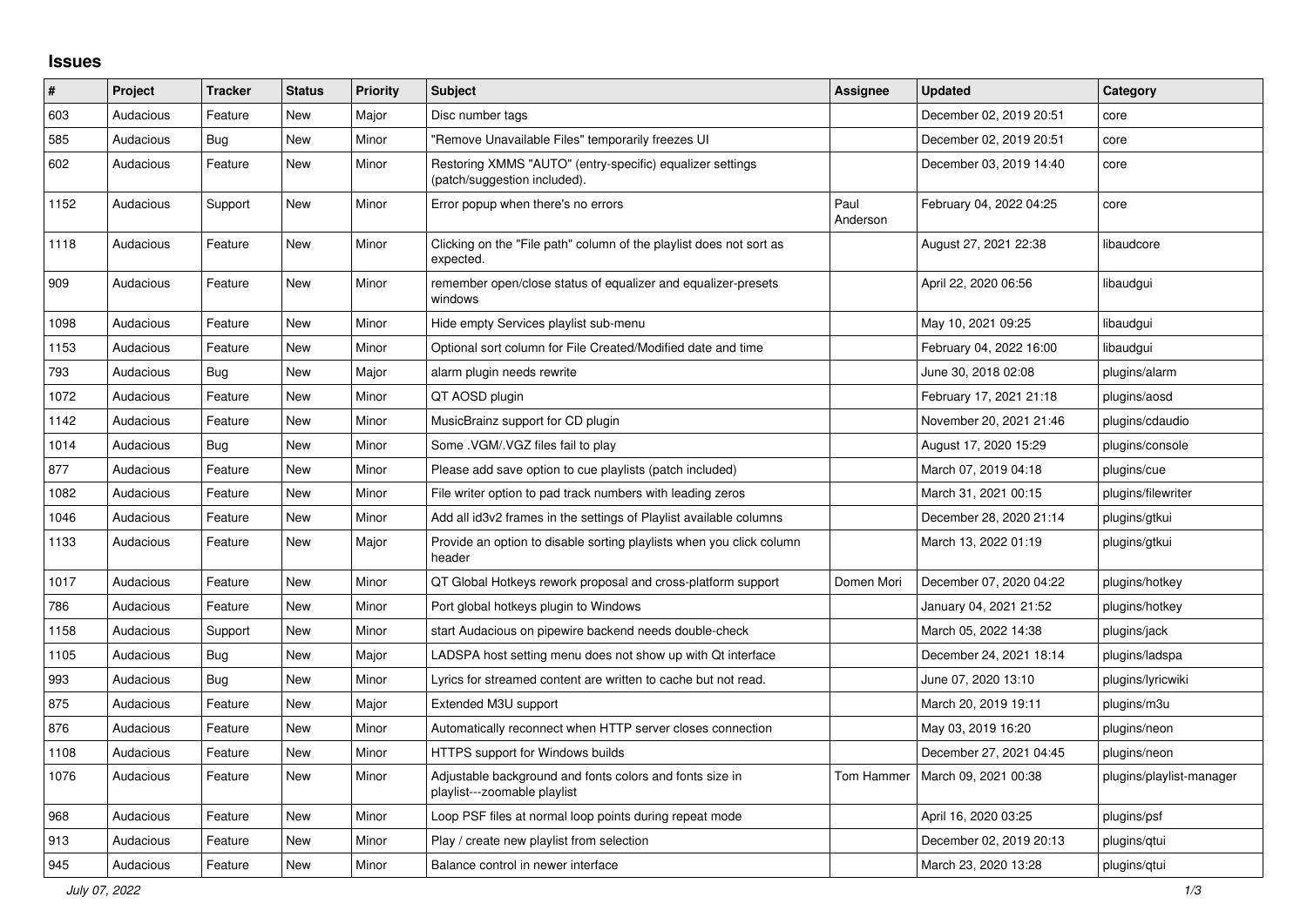| $\vert$ # | Project   | <b>Tracker</b> | <b>Status</b> | <b>Priority</b> | <b>Subject</b>                                                                                      | Assignee       | <b>Updated</b>           | Category            |
|-----------|-----------|----------------|---------------|-----------------|-----------------------------------------------------------------------------------------------------|----------------|--------------------------|---------------------|
| 429       | Audacious | Feature        | <b>New</b>    | Minor           | Please enable scrobbling to libre.fm in Scrobbler 2.0                                               |                | September 02, 2019 10:35 | plugins/scrobbler2  |
| 1106      | Audacious | Bug            | New           | Minor           | Could not communicate with last.fm: Error in the HTTP2 framing layer.                               |                | June 15, 2021 21:30      | plugins/scrobbler2  |
| 943       | Audacious | Feature        | <b>New</b>    | Minor           | Being able to add several folders to the library, and arrange that<br>Audacious recognizes symlinks |                | March 23, 2020 15:41     | plugins/search tool |
| 1088      | Audacious | Feature        | <b>New</b>    | Minor           | plugin: status icon: ADD option to select tray mouse Middle Click action                            |                | April 11, 2021 12:05     | plugins/statusicon  |
| 975       | Audacious | <b>Bug</b>     | New           | Minor           | Segfault/leak on exit with streamtuner enabled                                                      | Ariadne Conill | May 01, 2020 00:17       | plugins/streamtuner |
| 969       | Audacious | Feature        | New           | Minor           | streamtuner plugin: Please add column-sortability, or at least sort<br>alphabetically by 1st column |                | June 16, 2020 09:54      | plugins/streamtuner |
| 859       | Audacious | Bug            | New           | Minor           | wsz skins cannot be used on Windows.                                                                |                | January 01, 2020 02:48   | win32               |
| 1101      | Audacious | Feature        | New           | Major           | Please add media shortcut keys for Windows 10                                                       |                | December 03, 2021 16:31  | win32               |
| 760       | Audacious | <b>Bug</b>     | <b>New</b>    | Major           | Credits for some pre-Transifex translators are missing                                              |                | December 13, 2017 14:19  |                     |
| 784       | Audacious | <b>Bug</b>     | New           | Minor           | Audio jumps at the start of some tracks when playing CUE+TTA files                                  |                | April 10, 2018 02:46     |                     |
| 889       | Audacious | Feature        | <b>New</b>    | Minor           | Crossfade settings: is it possible to increase the upper limit?                                     |                | May 18, 2019 20:49       |                     |
| 899       | Audacious | Feature        | New           | Minor           | Album art (cover) as an additional columun in Qt version                                            |                | August 28, 2019 10:20    |                     |
| 907       | Audacious | Feature        | <b>New</b>    | Minor           | QtNetwork-based HTTP client                                                                         |                | October 26, 2019 13:41   |                     |
| 908       | Audacious | Feature        | <b>New</b>    | Minor           | Use QtXml instead of libxml2                                                                        |                | October 26, 2019 14:21   |                     |
| 864       | Audacious | Feature        | New           | Minor           | Drag/drop songs into playlists displayed in the Playlist Manager                                    |                | October 29, 2019 02:14   |                     |
| 918       | Audacious | Feature        | <b>New</b>    | Minor           | Replace libguess with libuchardet                                                                   |                | November 19, 2019 05:50  |                     |
| 924       | Audacious | Feature        | New           | Minor           | Option to replace playlist contents by drag and drop                                                |                | December 02, 2019 20:15  |                     |
| 500       | Audacious | Feature        | <b>New</b>    | Minor           | fullscreen album art                                                                                |                | April 08, 2020 19:17     |                     |
| 955       | Audacious | Feature        | New           | Minor           | Enqueue option                                                                                      |                | April 09, 2020 03:54     |                     |
| 987       | Audacious | Feature        | New           | Minor           | Closing of Search Library tool by same method as opening it                                         |                | May 13, 2020 00:15       |                     |
| 995       | Audacious | Feature        | <b>New</b>    | Minor           | Add star rating to songs                                                                            |                | June 16, 2020 09:56      |                     |
| 996       | Audacious | Feature        | <b>New</b>    | Minor           | Refine playlists when searching (search all playlists)                                              |                | June 16, 2020 09:58      |                     |
| 1011      | Audacious | Feature        | New           | Minor           | Visible separator of folders in the playlist                                                        |                | July 18, 2020 16:10      |                     |
| 1013      | Audacious | Feature        | <b>New</b>    | Minor           | Request re Album Art using music file metatag                                                       |                | August 03, 2020 22:48    |                     |
| 1047      | Audacious | Feature        | New           | Minor           | Stop playing after any chosen track                                                                 |                | December 29, 2020 01:23  |                     |
| 956       | Audacious | Feature        | New           | Minor           | Stream to chromecast                                                                                |                | January 11, 2021 01:19   |                     |
| 1058      | Audacious | Feature        | New           | Minor           | Allow changing the language/locale in settings                                                      |                | January 30, 2021 18:11   |                     |
| 1066      | Audacious | Feature        | New           | Minor           | Allow Equalizer window to be resized.                                                               |                | February 11, 2021 10:05  |                     |
| 1067      | Audacious | Feature        | New           | Minor           | Equalizer adjustments are coarse.                                                                   |                | February 11, 2021 10:09  |                     |
| 51        | Audacious | Feature        | New           | Minor           | Option to inhibit suspend                                                                           |                | February 13, 2021 09:23  |                     |
| 1071      | Audacious | Feature        | New           | Minor           | Linkage could be improved for packagers.                                                            |                | March 31, 2021 00:32     |                     |
| 882       | Audacious | Feature        | New           | Minor           | Consider adding vgmstream plugin                                                                    |                | April 07, 2021 00:47     |                     |